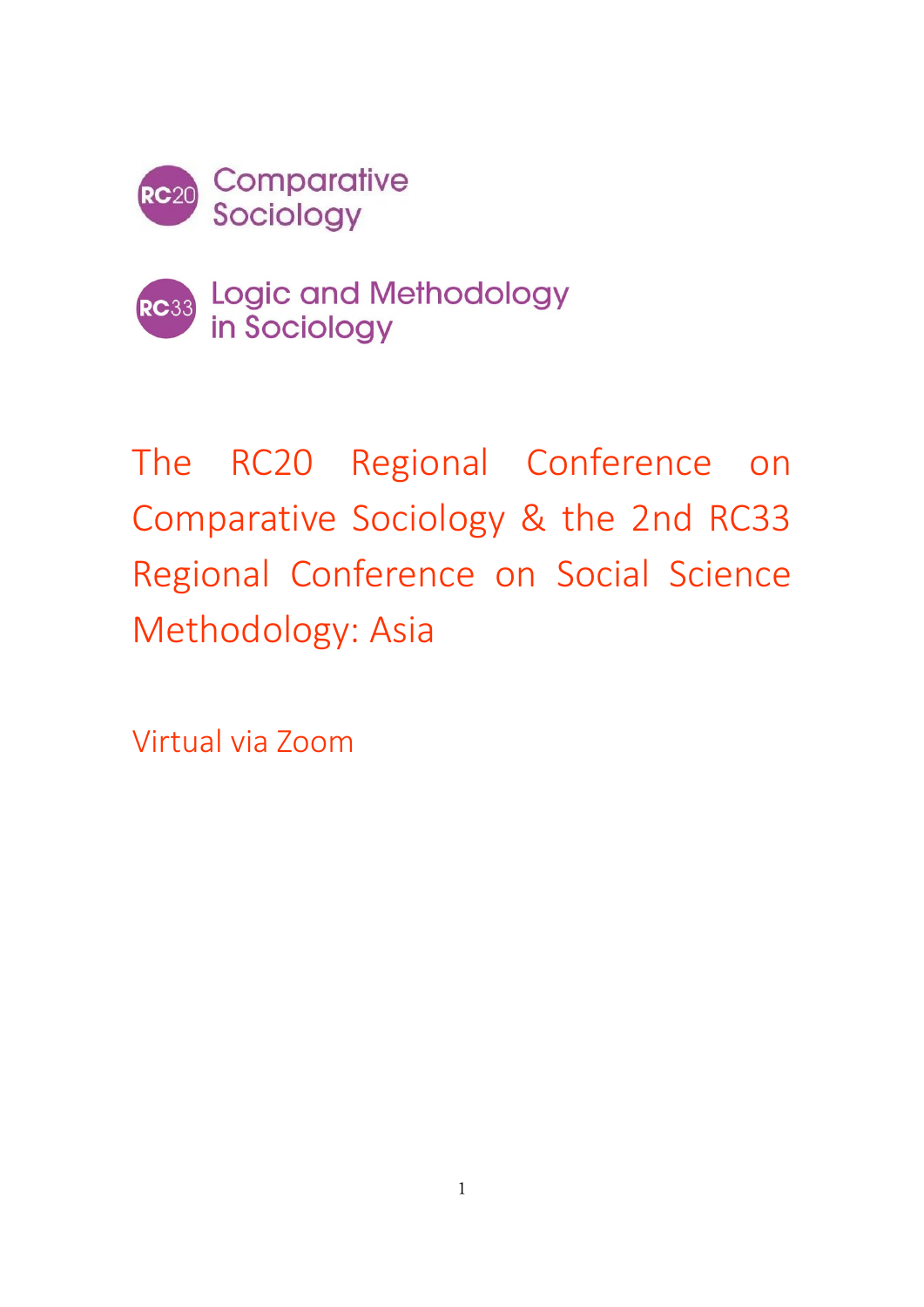# Program (tentative)

#### Monday 12 September 2022

### Main Hall

| 13:00-     | <b>Opening Session</b> |
|------------|------------------------|
| 13:40(UTC) |                        |
| 13:40-     | Award                  |
| 14:00(UTC) |                        |

| Panel<br>Session 2   |                                                                                                      |                                         |    | Title: Gender Comparisons and Modernization Theories<br>Chair: Pilar Rodriguez Martínez (Universidad de Almeria.Spain)<br>Session Organizer: Pilar Rodriguez Martínez (Universidad de Almeria) |
|----------------------|------------------------------------------------------------------------------------------------------|-----------------------------------------|----|------------------------------------------------------------------------------------------------------------------------------------------------------------------------------------------------|
| 14:00-<br>15:00(UTC) | Almudena<br>Moreno<br>Mínguez;<br>Antonio Luís<br>Pérez                                              | Universidad<br>Valladolid               | de | The current situation of women's employment<br>in the context of gender regime in Europe                                                                                                       |
|                      | Flena<br>Ferreras<br>Carreras;<br>Pilar<br>Rodríguez<br>Martínez                                     | Universidad<br>Almería                  | de | The limits of culturalist explanations: An analysis<br>of confidence in women's organizations in the<br>cultural regions of the seventh wave of the<br>World Values Survey                     |
|                      | María<br>Ana<br>López<br>Narbona;<br>Marta Ortega<br>Gaspar                                          | Universidad<br>Malaga                   | de | Gender and social structures. An intersectional<br>perspective                                                                                                                                 |
|                      | Almudena<br><b>Barrientos</b><br>Báez; David<br>Caldevilla<br>Domínguez;<br>Luz Martínez<br>Martínez | Universidad<br>Complutense de<br>Madrid |    | Gender and Neurocommunication: Associated<br>challenges                                                                                                                                        |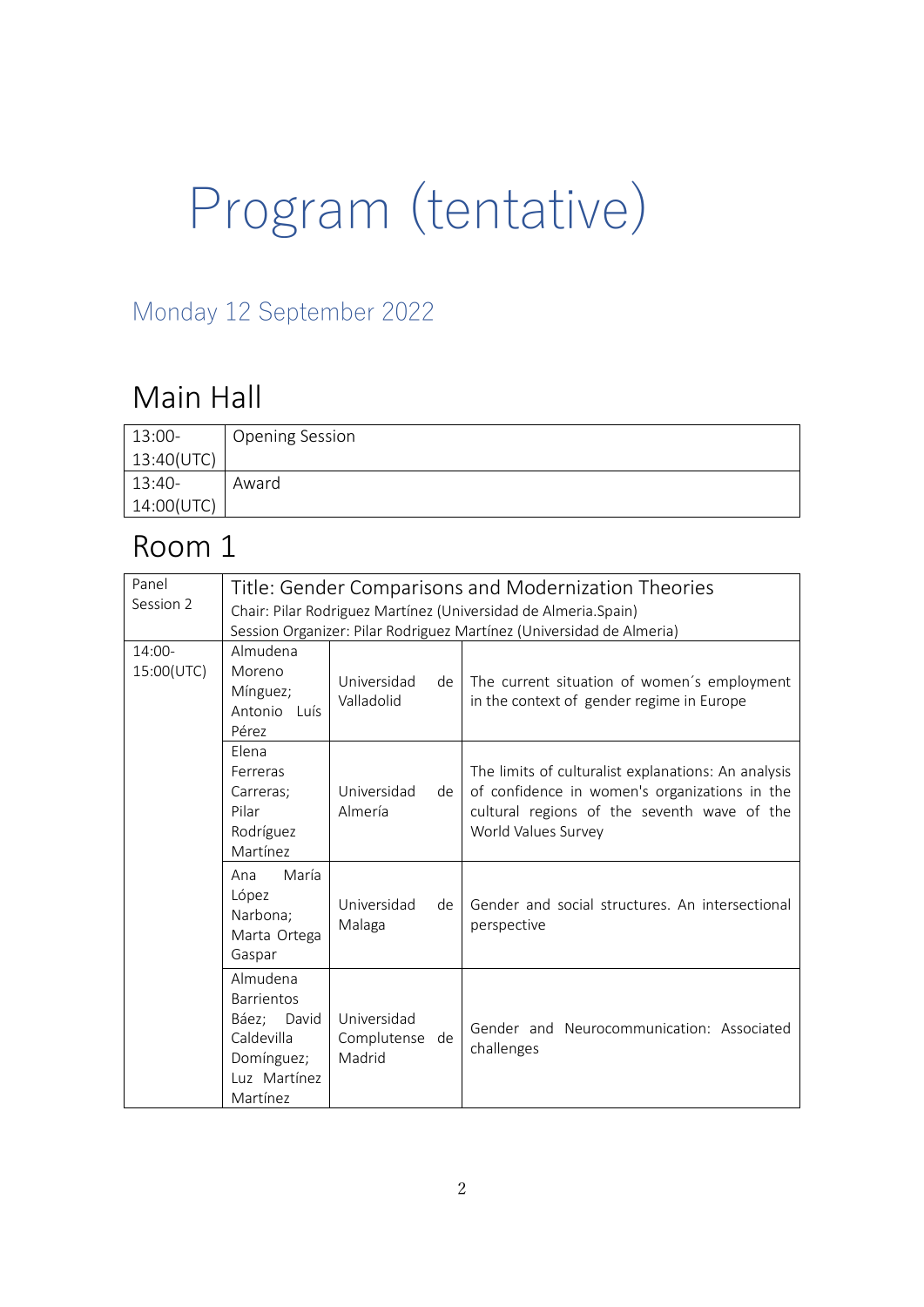| Panel<br>Session 2 | Title: Gender role, Gender Inequality Attitudes and Fertility               |                          |                                              |  |  |
|--------------------|-----------------------------------------------------------------------------|--------------------------|----------------------------------------------|--|--|
|                    | under Comparative Perspective                                               |                          |                                              |  |  |
|                    | Chair: Kazuhiro Kumo (Hitotsubashi University) and Tatiana Karabchuk (UAEU) |                          |                                              |  |  |
|                    | Session Organizer: Tatiana Karabchuk (UAEU)                                 |                          |                                              |  |  |
| 14:00-             | Ankita Shukla                                                               | University of Shardjah   | Gender roles perceptions and the ideal       |  |  |
| 15:00(UTC)         |                                                                             |                          | number of children among Emirati Youth       |  |  |
|                    | Tatiana                                                                     | $(1)$ UAE                | Gender equality attitudes and the ideal      |  |  |
|                    | Karabchuk                                                                   | University(2) University | number of children in Asia: a cross-cultural |  |  |
|                    | $(1)$ , Hermann                                                             | of Cologne(3)NRU HSE     | case study                                   |  |  |
|                    | Duelmer (2),                                                                |                          |                                              |  |  |
|                    | Vladimir                                                                    |                          |                                              |  |  |
|                    | Kozlov (3)                                                                  |                          |                                              |  |  |
|                    | Ali<br>Maha                                                                 | Abu<br>Dhabi             | Declining fertility rates and what explains  |  |  |
|                    | Alamri                                                                      | of<br>Department         | that                                         |  |  |
|                    |                                                                             | Community                |                                              |  |  |
|                    |                                                                             | Development)             |                                              |  |  |
|                    | Uddhab                                                                      | University<br>of         | Family attitudes, gender roles and the ideal |  |  |
|                    | Pyakurel                                                                    | Kathmandu                | number of children: a case study of Nepali   |  |  |
|                    |                                                                             |                          | youth                                        |  |  |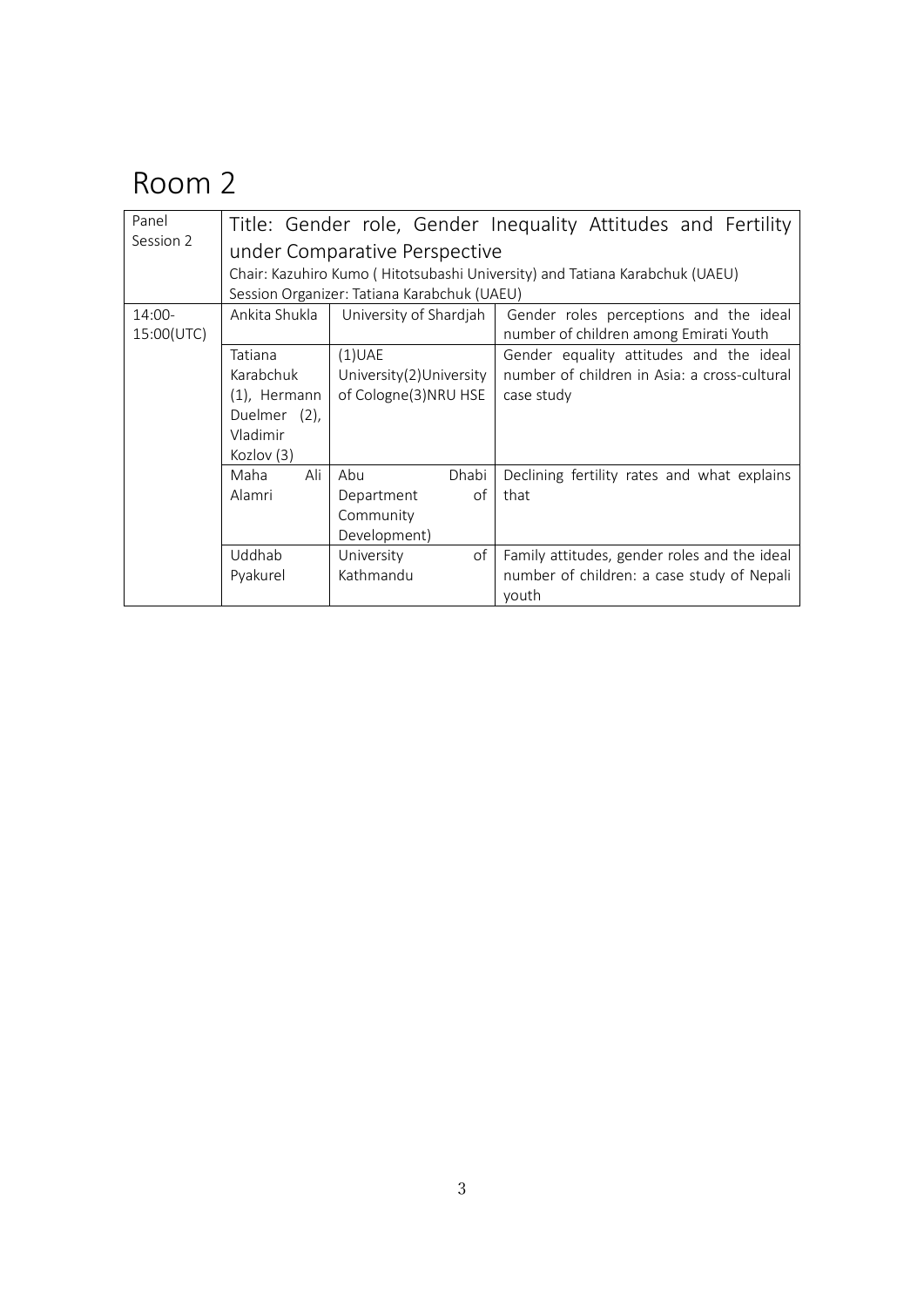| Paper                     |                                                                              |                                                                                    | Title: New Approaches to Gender/Family: Contemporary                                                                                                  |
|---------------------------|------------------------------------------------------------------------------|------------------------------------------------------------------------------------|-------------------------------------------------------------------------------------------------------------------------------------------------------|
| Presentation<br>Session 9 |                                                                              |                                                                                    | Studies on Comparative Sociology and/or Social Science                                                                                                |
|                           |                                                                              | Chair: Akiko Nagai (Japan Women's University)                                      |                                                                                                                                                       |
|                           |                                                                              |                                                                                    | Session Organizer: Akiko Nagai (Japan Women's University), Fumiya Onaka (Japan                                                                        |
|                           | Women's University)                                                          |                                                                                    |                                                                                                                                                       |
| 14:00-<br>15:00(UTC)      | Christina Pao                                                                | $\mathsf{of}$<br>University<br>Oxford                                              | Queering the Census: Studying Sex, Gender,<br>Sexuality, and Sex Characteristics in the UK,<br>US, Australia and New Zealand                          |
|                           | Galina<br>Sillaste,<br>Liudmila<br>Vasilenko,<br><b>Irina</b><br>Prokhorova, | Financial<br>University under<br>the Government<br>of<br>the Russian<br>Federation | The new gender order in the<br>era<br>of<br>digitalization as a conflict-generating factor in<br>the family institution's development                 |
|                           | Noelie Frix                                                                  | Kansas<br>State<br>University                                                      | The Instrumentalization of Masculinities and<br>Femininities in WWII-era Japanese and Soviet<br>Societies and Militaries: A Comparative Case<br>Study |
|                           | Lekha N B                                                                    | of<br>University<br>Kerala                                                         | Marriage, Family:<br>Resuscitation<br>Power,<br>Sexuality through the Legacy of<br>Female<br>Matriliny                                                |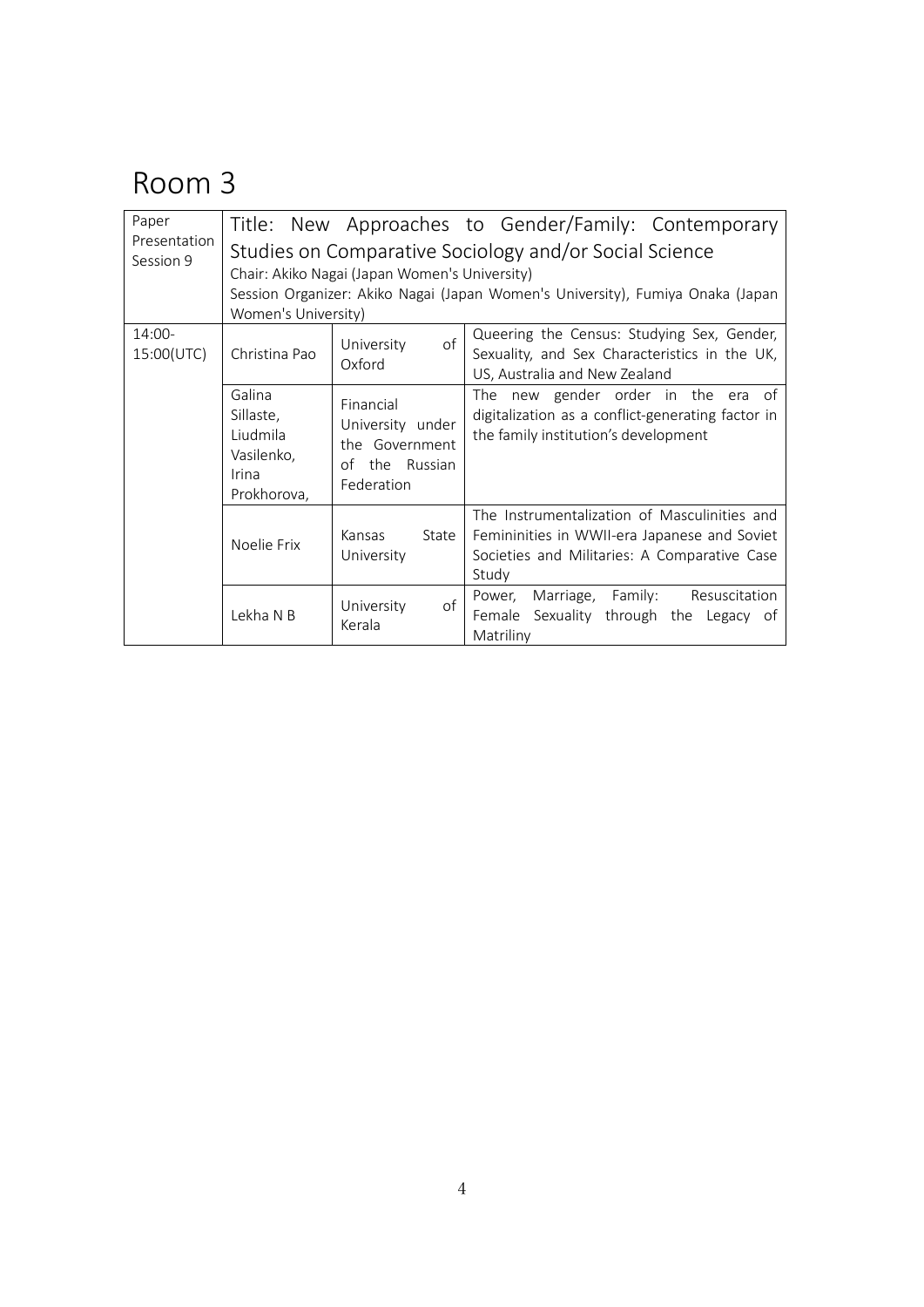#### Tuesday 13 September 2022

| Paper<br>Presentation |                                                                                                                                                                              |                                                                                                                                                                                                                               | Title: Examining Measurement Comparability across Groups:                                                                                                                    |
|-----------------------|------------------------------------------------------------------------------------------------------------------------------------------------------------------------------|-------------------------------------------------------------------------------------------------------------------------------------------------------------------------------------------------------------------------------|------------------------------------------------------------------------------------------------------------------------------------------------------------------------------|
| Session 2             | (University of Giessen)                                                                                                                                                      | Techniques and Applications<br>Schmidt (University of Giessen)                                                                                                                                                                | Chairs: Eldad Davidov ( University of Cologne, University of Zurich) Peter Schmidt<br>Session Organizers: Eldad Davidov ( University of Cologne, University of Zurich) Peter |
| 13:00-<br>15:00(UTC)  | Fumiko Kano<br>Glückstad (1),<br>Daniel Seddig<br>(2, 3), Hiromi<br>Kobayashi<br>(4),<br>Yuki<br>Kotakeyama<br>(4),<br>Rie<br>Nakamura (4)<br>Eldad<br>and<br>Davidov (2, 5) | Copenhagen<br>1.<br>Business School,<br>2. University of<br>Cologne,<br>3.<br>University<br>of<br>Passau, 4. KOSÉ<br>Corporation<br>Research<br>Laboratories,<br>5.<br>University<br>of<br>Zurich and URPP<br>Social Networks | Examining the measurement properties of the<br>Human Beauty Value scale in English and<br>Japanese                                                                           |
|                       | Artur<br>Pokropek                                                                                                                                                            | of<br>Institute<br>Philosophy<br>and<br>Sociology of the<br>Polish Academy<br>of Sciences (IFiS<br>PAN)                                                                                                                       | Is measurement invariance<br>necessary<br>for<br>meaningful conclusions in multilevel analysis? A<br>Monte Carlo Simulation                                                  |
|                       | Artur<br>Pokropek                                                                                                                                                            | Institute<br>of<br>Philosophy<br>and<br>Sociology of the<br>Polish Academy<br>of Sciences (IFiS<br>PAN)                                                                                                                       | Deep Neural Networks for Detecting Statistical<br>Misspecifications.<br>Model<br>The<br>of<br>Case<br>Measurement Invariance                                                 |
|                       | Alisa<br>Remizova                                                                                                                                                            | of<br>University<br>Cologne                                                                                                                                                                                                   | Explaining cross-country non-invariance<br>of<br>individual religiosity measures with religious,<br>cultural, political, and social indicators                               |
|                       | Yannik Fleer,<br>Eldad<br>Davidov,<br>Hermann<br>Dülmer,<br>Daniel<br>Sedding                                                                                                | of<br>University<br>Cologne,<br>Institute<br>for<br>Sociology<br>and<br>Social-Psychology                                                                                                                                     | Are you different, leaders and founders? A cross-<br>national comparison of value dispositions of<br>leading personnel of organizations                                      |
|                       | Tadahiko<br>$Maeda(1)$ ,<br>Kazufumi<br>Manabe(1)                                                                                                                            | $(1)$ The<br>Institute<br>of<br>Statistical<br>Mathematics,<br>(2)Hokkaido                                                                                                                                                    | Measurement Invariance in repeated cross-<br>sectional surveys: An empirical study using<br>surveys on the Japanese National Character                                       |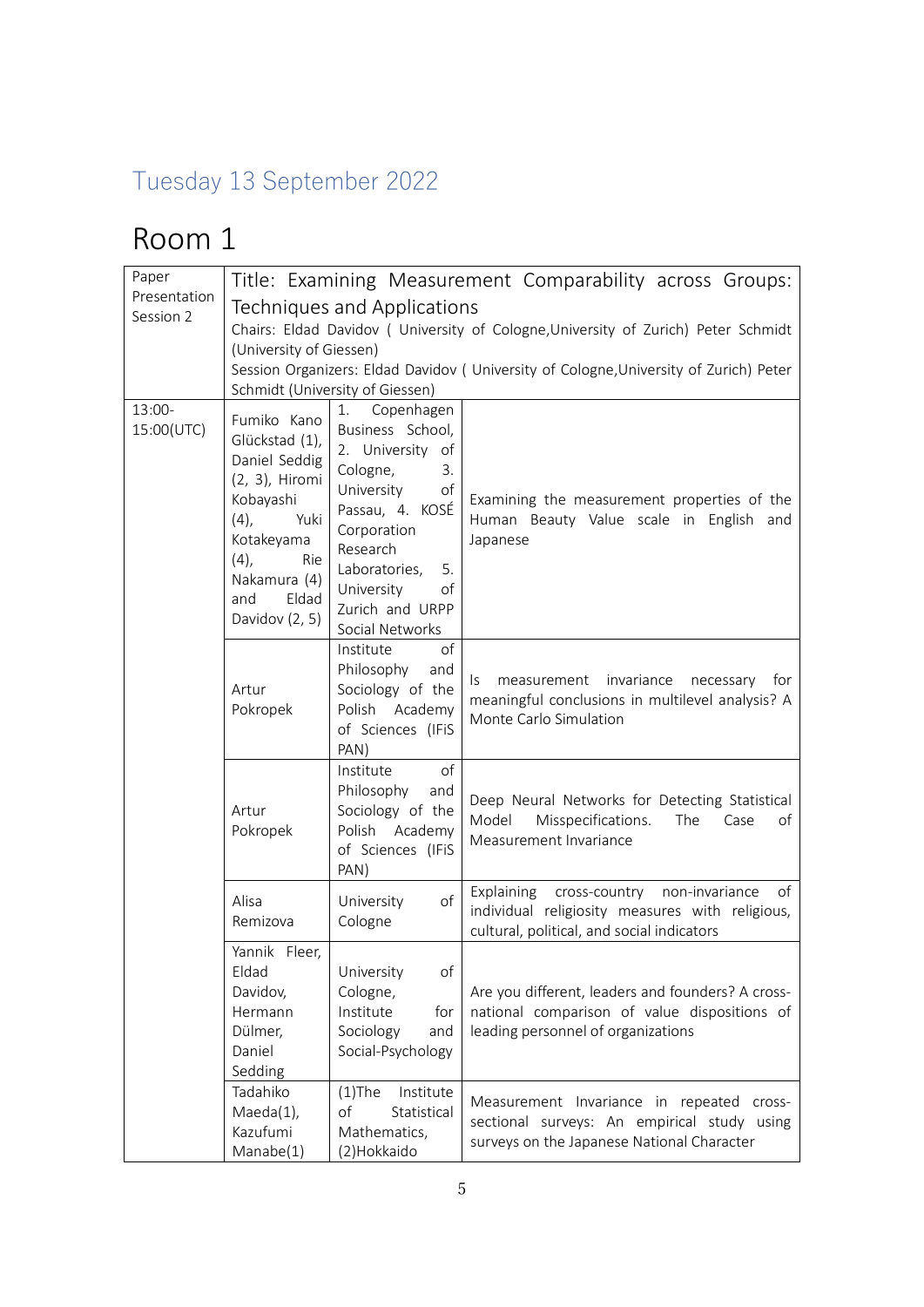| and        | Koki University |                                                   |
|------------|-----------------|---------------------------------------------------|
| Shimizu(2) |                 |                                                   |
| Clelia     | University      | of   Comparing gender attitudes across and within |
| Cascella   | Manchester      | European countries: Regional variations matter    |

|                            |                                                                                                                                                                |                                                              | Title: Education and COVID-19 Pandemic: Contemporary                                                                                                                          |  |
|----------------------------|----------------------------------------------------------------------------------------------------------------------------------------------------------------|--------------------------------------------------------------|-------------------------------------------------------------------------------------------------------------------------------------------------------------------------------|--|
| Presentation<br>Session 10 |                                                                                                                                                                |                                                              | Studies on Comparative Sociology and/or Social Science                                                                                                                        |  |
|                            | Methodology                                                                                                                                                    |                                                              |                                                                                                                                                                               |  |
|                            | Chair: Akihiko Hashimoto (Japan Women's University)<br>Session Organizers: Akiko Nagai (Japan Women's University) & Fumiya Onaka (Japan<br>Women's University) |                                                              |                                                                                                                                                                               |  |
| $13:00-$<br>15:00(UTC)     | Yurie<br>Momose and<br>Hiroshi Ishida                                                                                                                          | The University of<br>Tokyo                                   | Long-lasting Impacts of Bullying Experience in<br>Childhood on Health Inequality in Adulthood                                                                                 |  |
|                            | Tomáš<br>Katrňák                                                                                                                                               | Masaryk<br>University                                        | Is the 'unidiff' model still a proper statistical<br>instrument for mobility trends? An analysis of<br>educational mobility in 20 European countries<br>between 2000 and 2018 |  |
|                            | Helen<br>Murphy and<br>Alexandra<br>Zakharova                                                                                                                  | Chuan<br>Ming<br>University                                  | Transitional justice in the Sociology Classroom:<br>Fostering Critical Thinking Skills via Multi-modal<br>Project-based learning                                              |  |
|                            | Naomi<br>Berman                                                                                                                                                | The University of<br>Tokyo                                   | Towards a Sticky future: Transforming Japanese<br>campus spaces in post-Covid times                                                                                           |  |
|                            | Hidehiro<br>Yamamoto(1)<br>Taisuke<br>and<br>Fujita(2)                                                                                                         | (1)University<br>of<br>Tsukuba<br>(2) Nagasaki<br>University | What impacts did the Pandemic have on<br>people's attitude toward the role of the state?<br>Comparative survey research in Japan, China,<br>and Korea                         |  |
|                            | Sujit Kumar<br>Choudhary                                                                                                                                       | Mahatma Gandhi<br>Central<br>University                      | Right to Education Act and New Education<br>Policy 2020: A Comparative Study of Two<br>Districts of Jharkhand State, India                                                    |  |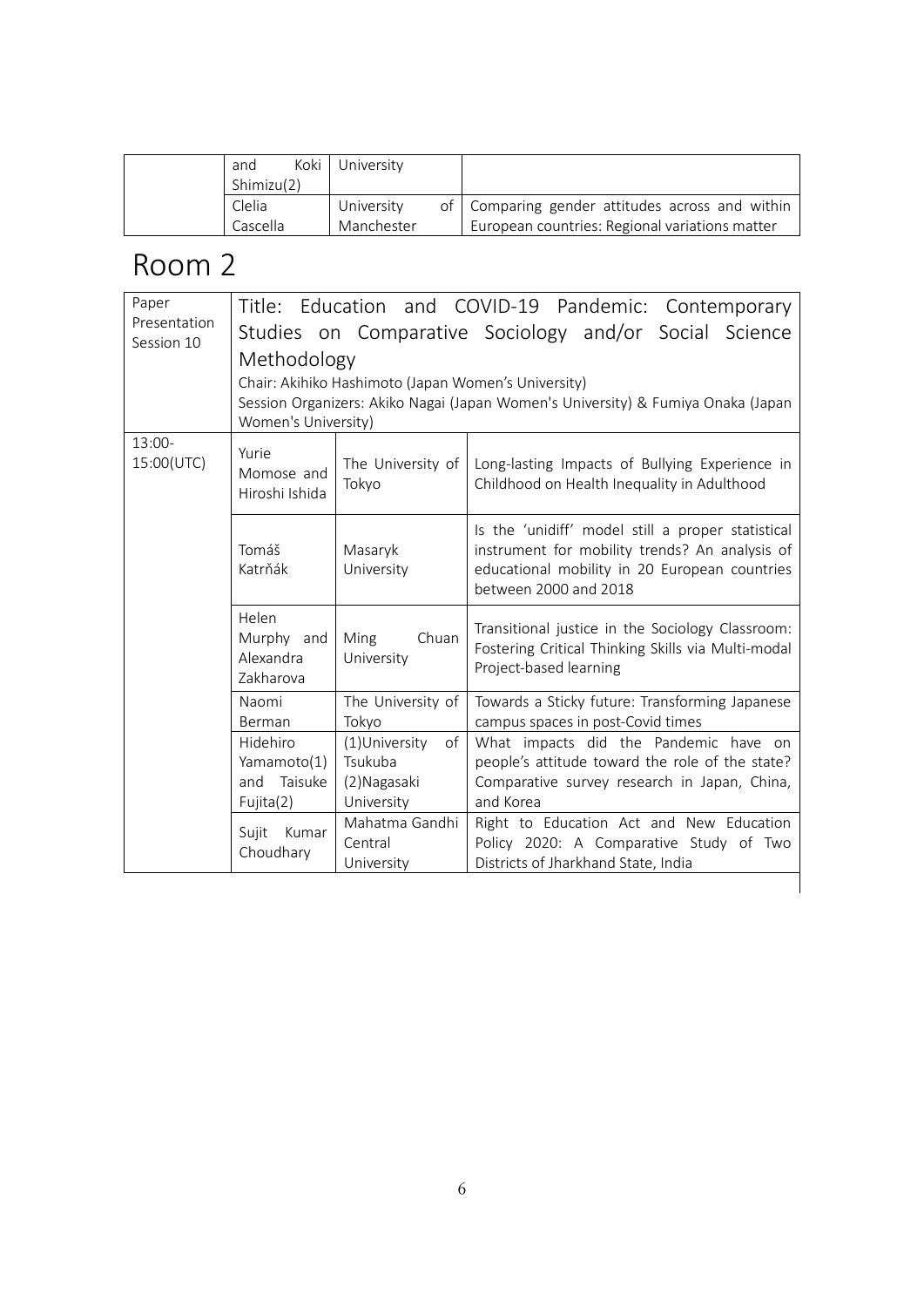#### Wednesday 14 September 2022

| Paper<br>Presentation<br>Session 4 | Session<br>Hommerich (Sophia University) | Comparative and historical approaches.<br>Organizers: Nate | Title: Social status, social belonging and social welfare systems.<br>Chairs: Nate Breznau (University of Bremen) & Carola Hommerich (Sophia University)<br>(University of Bremen)<br>Breznau<br>&<br>Carola |
|------------------------------------|------------------------------------------|------------------------------------------------------------|--------------------------------------------------------------------------------------------------------------------------------------------------------------------------------------------------------------|
| $13:00-$<br>14:00(UTC)             | Matvey<br>Lomonosov                      | of<br>University<br>Tyumen                                 | From Ascriptive to Participatory Citizenship:<br>Transformations of Political Belonging after<br>the Nation-State                                                                                            |
|                                    | Kosuke Sakai                             | The University of<br>Tokyo                                 | Vision and method in historical sociology from<br>system-theoretical perspective: A comparative<br>analysis of police and the modern welfare<br>state in Germany and Japan                                   |
|                                    | JaeYoul Shin                             | Waseda<br>University                                       | The effect of the employment system on<br>young people's career development and<br>income inequality in Korea and Japan                                                                                      |
|                                    | Inga<br>Gaizauskaite                     | Lithuanian<br>Centre for Social<br>Sciences                | Social actors perceptions of trust in political<br>institutions survey question                                                                                                                              |

| Paper        | Title: Societal Complexity                                 |                 |                                                                                                                                                                                               |
|--------------|------------------------------------------------------------|-----------------|-----------------------------------------------------------------------------------------------------------------------------------------------------------------------------------------------|
| Presentation | Chair: Olga Petkova (Central Connecticut State University) |                 |                                                                                                                                                                                               |
| Session 1    | Session Organizer: Dorien DeTombe (Sichuan University)     |                 |                                                                                                                                                                                               |
| $14:00-$     | Yi Hu                                                      | Hull University | The Symbol of Society Modernization in China                                                                                                                                                  |
| 14:45(UTC)   | Yans<br>Sumaryani<br>Dipati                                | PUC-RIO         | Rediscovering the social:<br>From<br>Durkheim/Tarde's polemics to<br>the<br>molar/molecular dialectics in Gilles Deleuze<br>with a constant reference to Black Women's<br>Movements in Brazil |
|              | Dorien                                                     | Sichuan         | SARS-CoV-2 pandemic, how should it be                                                                                                                                                         |
|              | DeTombe                                                    | University      | handled                                                                                                                                                                                       |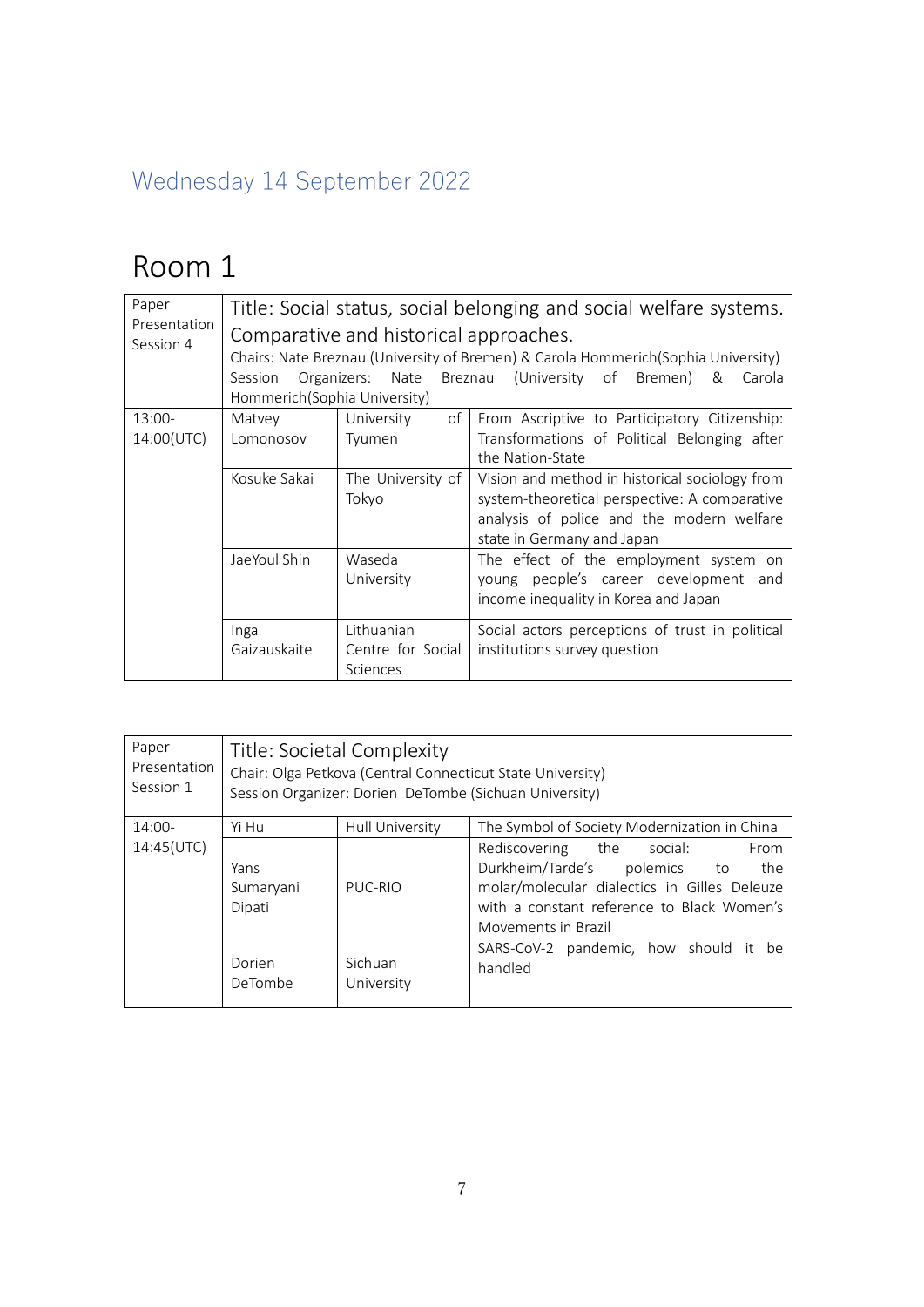| Paper<br>Presentation<br>Session 2 |                                                                                            | Artificial Intelligence and Online Culture<br>Chair: Andrey V. Rezaev (St. Petersburg State University)                                                                          | Title: Recent Developments and Challenges for Theory and<br>Methodology of the Social Sciences Research in the Age of<br>Title: Recent Developments and Challenges for Theory and<br>Methodology of the Social Sciences Research in the Age of<br>Session Organizer: Andrey V. Rezaev (St. Petersburg State University) |
|------------------------------------|--------------------------------------------------------------------------------------------|----------------------------------------------------------------------------------------------------------------------------------------------------------------------------------|-------------------------------------------------------------------------------------------------------------------------------------------------------------------------------------------------------------------------------------------------------------------------------------------------------------------------|
| $13:00-$<br>14:00(UTC)             | Yu-cheng<br>Liu(1)<br>Chia-rong<br>Tsao(2)<br>Hsiao-Mai<br>Juan(3)<br>Chen-Yi Yu(4)        | (1)Soochow<br>University,<br>Shih<br>(2)<br><b>Hsin</b><br>University<br>National<br>(3)<br>Chung<br>Cheng<br>University<br>Kaohsiung<br>(4)<br>Medical<br>University,<br>Taiwan | Implementation of AI Technologies<br>in.<br>Taiwanese and Russian Health Care Systems:<br>Comparative Analysis                                                                                                                                                                                                          |
|                                    | Edmund<br>Aalangdong,<br>Azeb Tadesse,<br>Walter R. Allen<br>Presenter:<br>Walter R. Allen | of<br>University<br>California                                                                                                                                                   | ONLINE<br>LEARNING<br>AFRICAN<br>IN<br><b>HIGHER</b><br>EDUCATION: THE CASE OF UNIVERSITY OF<br>GHANA AND UNIVERSITY OF CAPE COAST                                                                                                                                                                                      |
|                                    | Maxim L. Nee                                                                               | Petersburg<br>St.<br><b>State University</b>                                                                                                                                     | An Approach to the Study of Human-Machine<br>Interdependence in the Age of Algorithms and<br>Online Culture                                                                                                                                                                                                             |
|                                    | Abu<br>Ameer<br>Subha                                                                      | The<br>American<br>University<br>of<br>Malta                                                                                                                                     | A comparative empirical investigation of the<br>effects<br>of<br>online<br>education<br>and<br>ΑI<br>technologies development in the Universities<br>of Malta                                                                                                                                                           |

## Thursday 15 September 2022

| Paper | Title: Values in Development: New Findings from the World      |
|-------|----------------------------------------------------------------|
|       | Presentati Values Survey                                       |
| l 6   | Chair: Kseniya Kizilova (Head of WVSA Secretariat)             |
|       | Session Organizer: Kseniya Kizilova (Head of WVSA Secretariat) |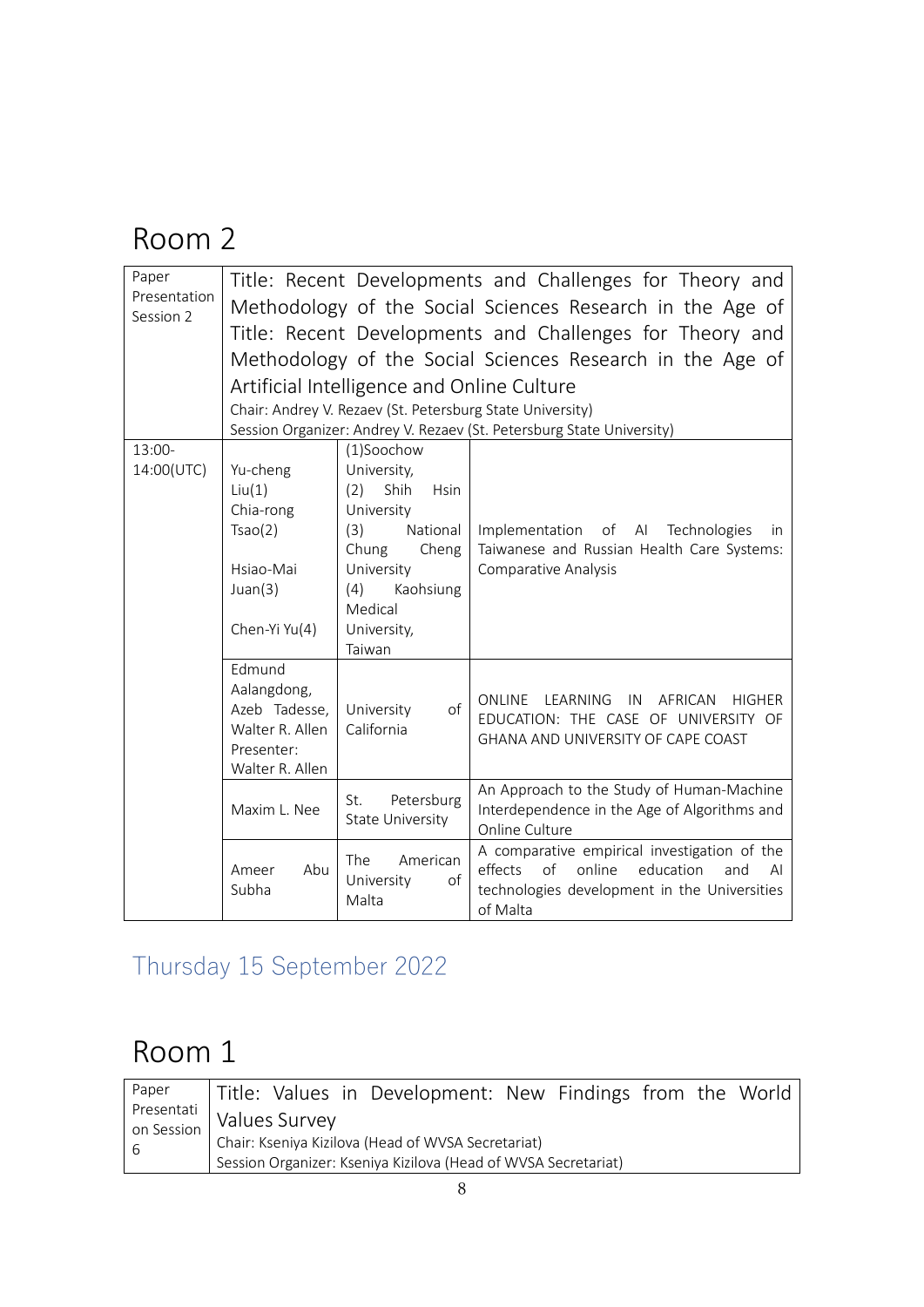| $13:00-$<br>14:00(UT<br>$\mathsf{C}$ | Kunio Minato       | Kochi University           | Attitude toward People with Different Culture in<br>Mongolia and East Asian Societies: An<br>Exploration Based on Cross-national Analyses of<br>the Seventh Wave Data of the World Values<br>Survey |
|--------------------------------------|--------------------|----------------------------|-----------------------------------------------------------------------------------------------------------------------------------------------------------------------------------------------------|
|                                      | Malina Voicu       | Romanian<br>Academy        | Gender gap in Romania: Between institutional<br>setting and individual attitudes                                                                                                                    |
|                                      | Anna<br>Domaradzka | of<br>University<br>Warsaw | Values in Crisis - the impact of COVID-19<br>pandemic on wellbeing from the gender<br>perspective                                                                                                   |
|                                      | Naoki Akaeda       | Kansai University          | Social Trust and Subjective Well-Being: How Do<br>Social Policies Affect the Association?                                                                                                           |

| Paper<br>Presenta<br>tion<br>Session 7 | Title: Political Values and Norms Shaping Political Behaviour:<br>Evidence from Comparative Survey Research<br>Chair: Christian Haerpfer (WVSA President)<br>Session Organizer: Christian Haerpfer (WVSA President) |                                      |                                                                                                      |  |
|----------------------------------------|---------------------------------------------------------------------------------------------------------------------------------------------------------------------------------------------------------------------|--------------------------------------|------------------------------------------------------------------------------------------------------|--|
| $14:00-$<br>15:00(UT<br>C)             | Plamen<br>Akaliyski                                                                                                                                                                                                 | University Carlos<br>III of Madrid   | Distinct Conceptions of Freedom in East Asia<br>and the West Suggest Unique Pathways to<br>Modernity |  |
|                                        | Marco Palmieri<br>Gabriella<br>and<br>D'Ambrosio                                                                                                                                                                    | Sapienza<br>of<br>University<br>Rome | Left and right wings: The political choices of<br>Italian and Argentinian citizens                   |  |
|                                        | Heghine<br>Manasyan;<br>Arman<br>Gabrielyan                                                                                                                                                                         | Yerevan<br>State<br>University       | Changing attitudes towards democracy: New<br>findings from the World Values Survey                   |  |
|                                        | Aphiradee<br>Wongsiri                                                                                                                                                                                               | Khon<br>Kaen<br>University           | Compensation for Volunteering in Thai Rural<br>Community                                             |  |

| Paper                     |                                                                   |                                             | Title: Family Formation and Fertility Rates under COVID-19                                                                                          |  |  |  |
|---------------------------|-------------------------------------------------------------------|---------------------------------------------|-----------------------------------------------------------------------------------------------------------------------------------------------------|--|--|--|
| Presentation<br>Session 8 | Pandemic                                                          |                                             |                                                                                                                                                     |  |  |  |
|                           | Chairs Tatiana Karabchuk (UAEU) and Eka Skoglund (IOS Regensburg) |                                             |                                                                                                                                                     |  |  |  |
|                           |                                                                   | Session Organizer: Tatiana Karabchuk (UAEU) |                                                                                                                                                     |  |  |  |
| $13:00-$                  | Elena                                                             | <b>HSE University</b>                       | Relationship between Fertility Rate and Business                                                                                                    |  |  |  |
| 14:00(UTC)                | Vakulenko                                                         |                                             | Cycle: the Case of Russia                                                                                                                           |  |  |  |
|                           | Takeshi<br>Hamano                                                 | of<br>University<br>Kitakyushu              | Revisioning the use of parenting in the era of a<br>global pandemic: A comparative analysis of<br>national surveys on family in Japan and Australia |  |  |  |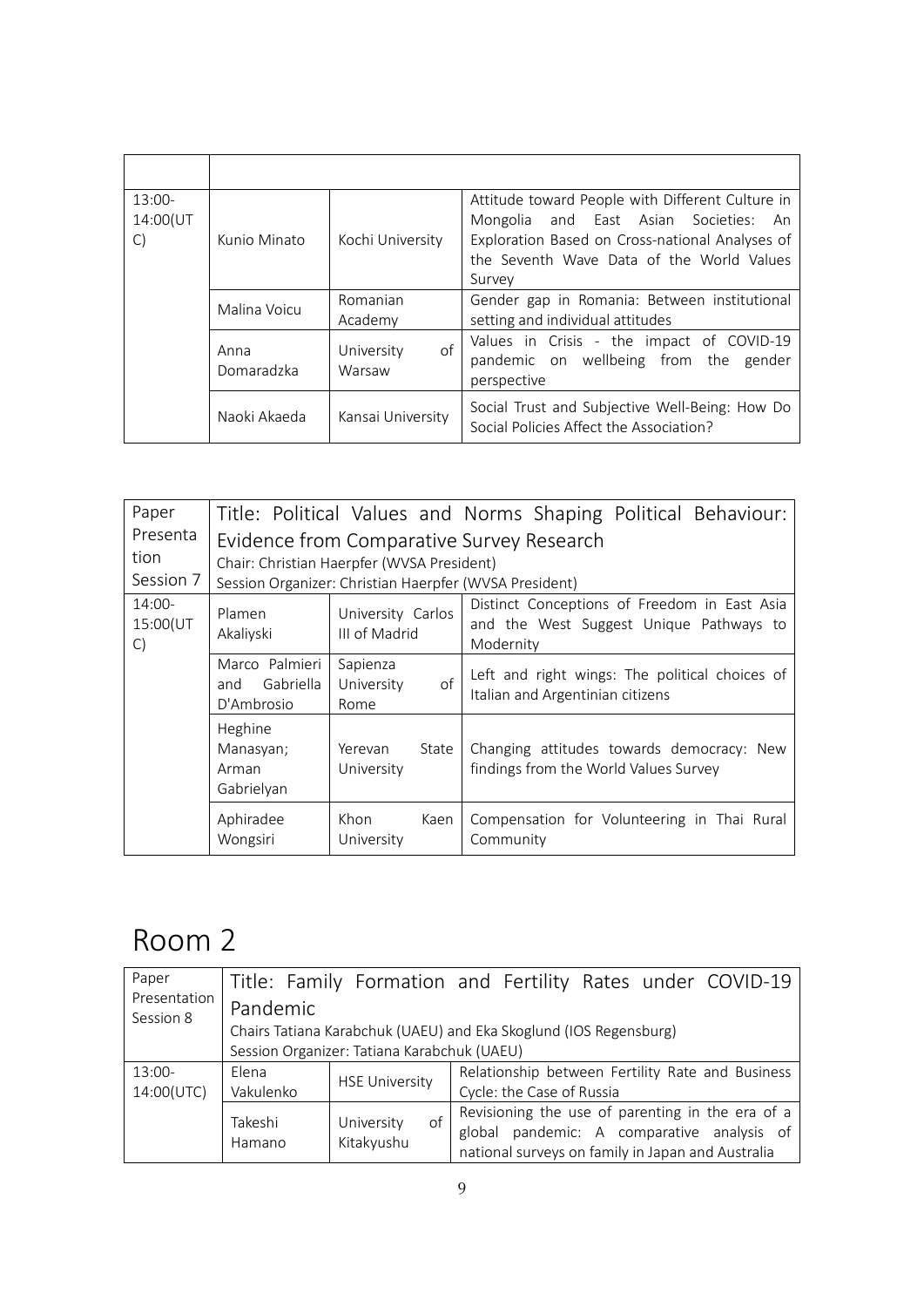| Vivian<br>Chizoma<br>Njemanze | Alex Ekwueme<br>Federal<br>University<br>Ndufu-Alike.                       | COVID-19 Lockdown, Marriages and private space:<br>Are families bonding or breaking?          |
|-------------------------------|-----------------------------------------------------------------------------|-----------------------------------------------------------------------------------------------|
| Ksenija<br>Gatskova           | Leibniz Institute<br>East<br>for<br>and<br>Southeast<br>European<br>Studies | Motherhood during the pandemic: Experience of<br>migrant women from the post-Soviet countries |

| Paper                      |                                                                                                                                                                                                                       |                                                                                    |  | Title: Historical Modeling: Contemporary Studies                                                                      | on |
|----------------------------|-----------------------------------------------------------------------------------------------------------------------------------------------------------------------------------------------------------------------|------------------------------------------------------------------------------------|--|-----------------------------------------------------------------------------------------------------------------------|----|
| Presentation<br>Session 13 | Comparative Sociology and/or Social Science Methodology<br>Chair: Eriko Motomori (Meiji Gakuin University)<br>Session Organizers: Akiko Nagai (Japan Women's University) & Fumiya Onaka (Japan<br>Women's University) |                                                                                    |  |                                                                                                                       |    |
| 14:00-<br>15:00(UTC)       | Yufan Sun                                                                                                                                                                                                             | University<br>of<br>Edinburgh                                                      |  | What is not an ideal type? Three misuses in<br>comparative social research                                            |    |
|                            | Akio Yoshida                                                                                                                                                                                                          | Jawaharlal<br>Nehru<br>University                                                  |  | Changes in Collecting Data for Social Sciences                                                                        |    |
|                            | Gulnara<br>Mendikulova                                                                                                                                                                                                | Kazakh National<br>Research<br>Technical<br>University<br>(Satbayev<br>University) |  | New Methodological Approaches in Education of<br>World history of the Republic of Kazakhstan                          |    |
|                            | Maurice<br>Vergeer                                                                                                                                                                                                    | Radboud<br>University                                                              |  | Political topics on Twitter during the general<br>election in Japan 2017: Comparing text mining<br>and topic modeling |    |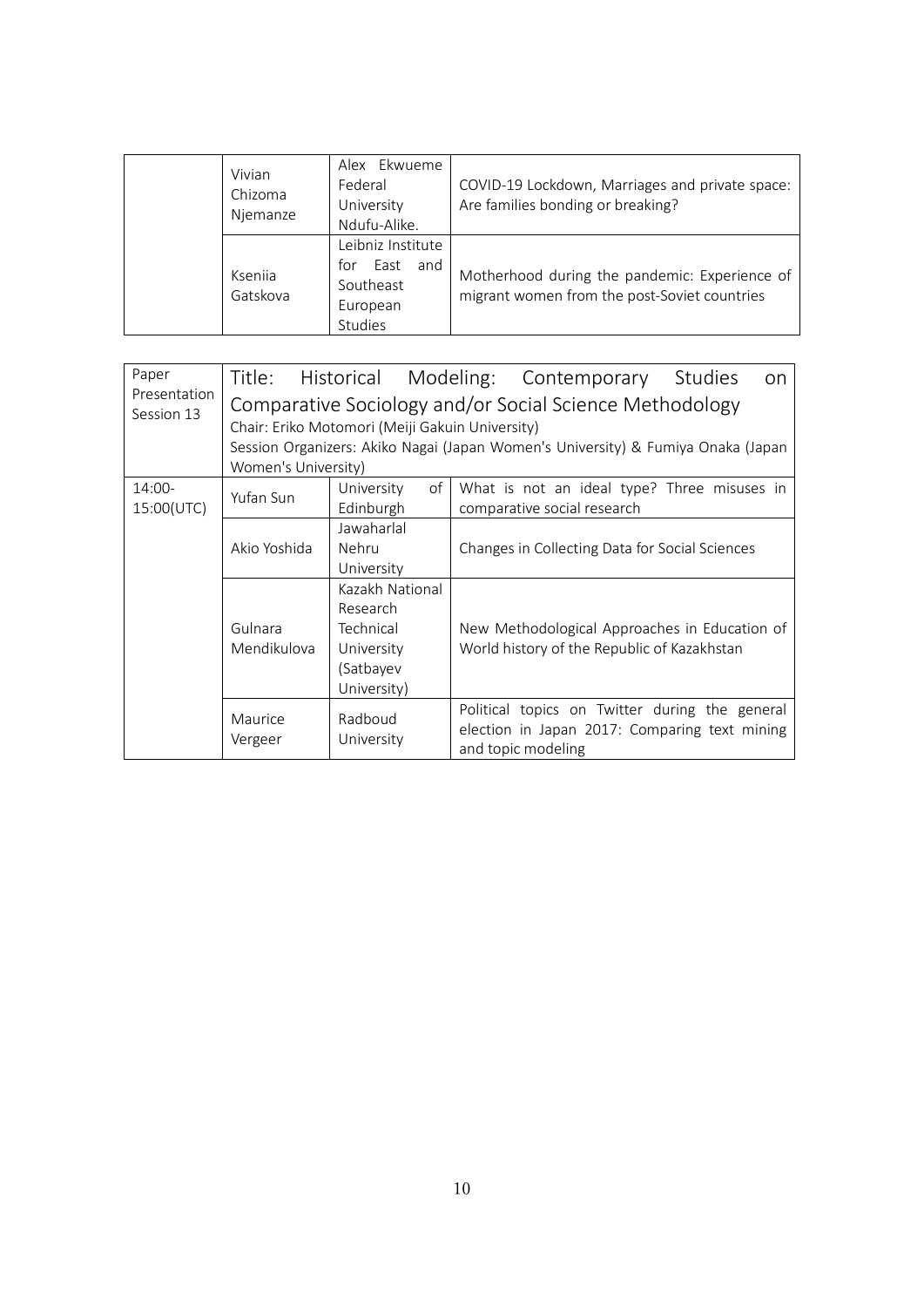## Friday 16 September 2022

## Room 1

| Paper<br>Presentation<br>Session 3 | Title: Migration and Construction of Everyday Life<br>Chair: Atinder Pal Kaur (Punjab Agricultural University)<br>Session Organizer: Atinder Pal Kaur (Punjab Agricultural University) |                                       |                                                                                                                                |
|------------------------------------|----------------------------------------------------------------------------------------------------------------------------------------------------------------------------------------|---------------------------------------|--------------------------------------------------------------------------------------------------------------------------------|
| $13:00-$<br>14:40(UTC)             | Kulwinder<br>Kaur                                                                                                                                                                      | Panjab<br>University                  | Constructing Everyday Reality at Migration Place:<br>Indian migrants on Move                                                   |
|                                    | Pavel<br>P.<br>Lisitsyn                                                                                                                                                                | St. Petersburg<br>State<br>University | Minorities in the World of Transnational Labor<br>Migrants: Comparative Analysis of the Central Asia<br><b>Countries Cases</b> |
|                                    | Ani Yeremyan                                                                                                                                                                           | Jawaharlal<br>Nehru<br>University     | Middlemen:<br>Exploring<br>the<br>Armenian<br>Trade<br>Diaspora in India                                                       |
|                                    | Nattawat<br>Auraiampai                                                                                                                                                                 | Khon<br>Kaen<br>University            | of female<br>Entrepreneurship<br>return<br>migrant<br>working abroad                                                           |
|                                    | Dusadee<br>Ayuwat                                                                                                                                                                      | Khon<br>Kaen<br>University            | The Happiness of Isan Female's Households Who<br>Migrate to Work Abroad                                                        |
|                                    | Rukchanok<br>Chumnanmak,<br>Panu<br>Suppatkul,<br>Wanichcha<br>Narongchai                                                                                                              | Khon<br>Kaen<br>University            | Thai Immigrant Entrepreneurs in Okinawa: The<br>Interactions between Actors and Networks                                       |

| Paper<br>Presentation<br>Session 11 | Title: Ethnographic/Qualitative Research: Contemporary Studies<br>on Comparative Sociology and/or Social Science Methodology<br>Chair: Hirai Taro (Hirosaki University)<br>Session Organizers: Akiko Nagai (Japan Women's University) & Fumiya Onaka (Japan<br>Women's University) |                                                 |                                                                                                                                           |
|-------------------------------------|------------------------------------------------------------------------------------------------------------------------------------------------------------------------------------------------------------------------------------------------------------------------------------|-------------------------------------------------|-------------------------------------------------------------------------------------------------------------------------------------------|
| $13:00-$<br>14:40(UTC)              | Florencia<br>García-Rapp                                                                                                                                                                                                                                                           | University<br>of<br>Valladolid                  | Teaching Media<br>Sociology<br>from<br>an<br>Anthropological Perspective                                                                  |
|                                     | Jamievee<br><b>Bautista</b>                                                                                                                                                                                                                                                        | Scuola Normale<br>Superiore                     | Visual Politics of Mediatized Resistance: An<br>Iconological Approach on the French and Hong<br>Kong Movements' Struggles over Visibility |
|                                     | Sandra Cvikić                                                                                                                                                                                                                                                                      | of<br>Institute<br>Social Sciences<br>Ivo Pilar | Discursive Constructive Construction of Syrian<br>refugeedom in Turkish and Chroatian Scholarship                                         |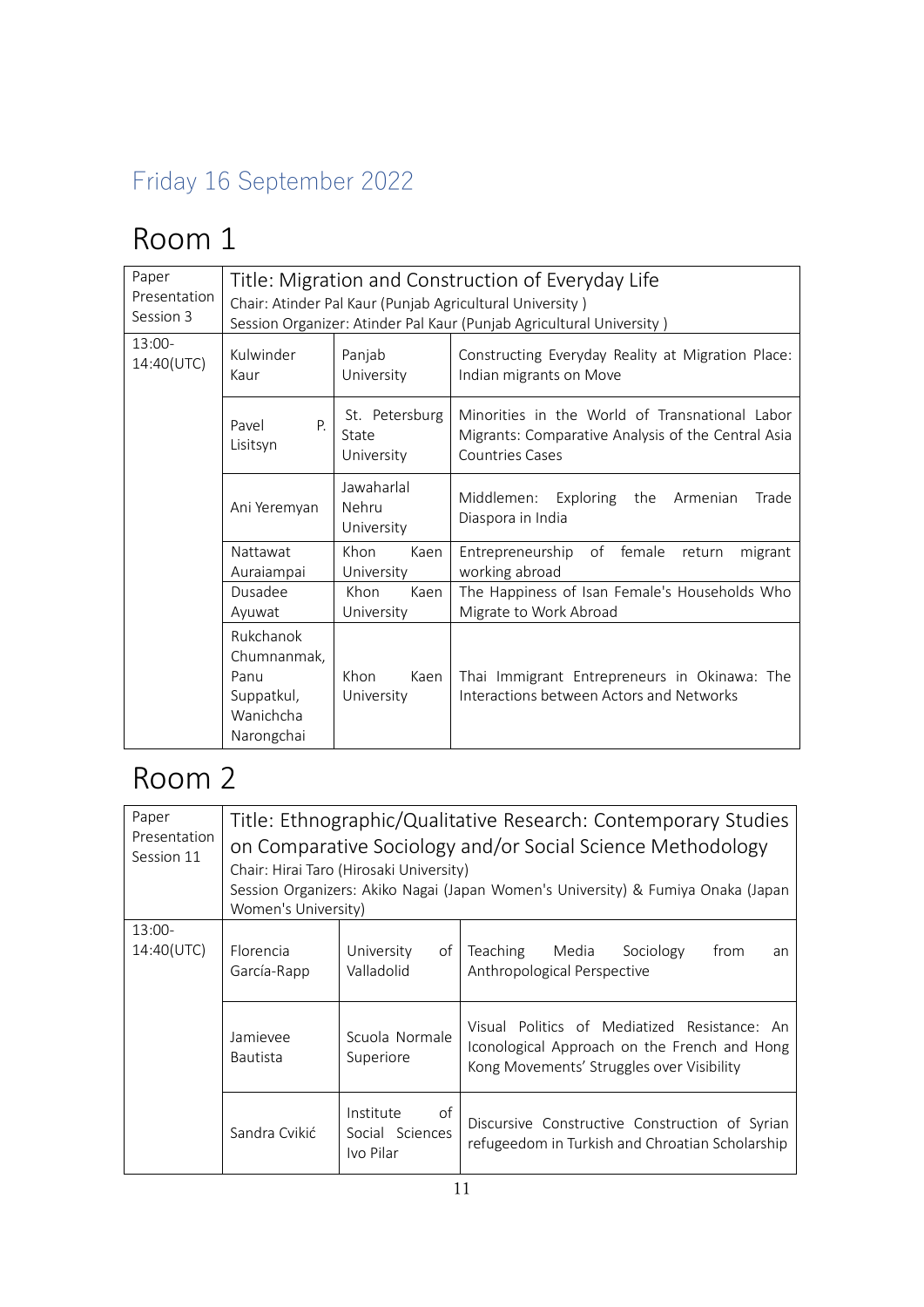| Adam                                 | Eötvös Lóránd                                            | What drives<br>happiness. The interviewer's                             |
|--------------------------------------|----------------------------------------------------------|-------------------------------------------------------------------------|
| Stefkovics                           | University                                               | happiness                                                               |
| Larisa                               | <b>HSE University</b>                                    | Multi-sited digital ethnography as a strategy for                       |
| Barkhatova                           |                                                          | studying professional online communities                                |
| Galina<br>Saganenko;<br>Alexey Geger | Petersburg<br>St.<br>State<br>Technological<br>Institute | Cognitive Potential of Open Questions, Obtain of<br>Comparative Results |

| Paper<br>Presentation | Title:                                                                         |                                                                                      | Demographic/Quantitative Research:<br>Contemporary                                                                         |
|-----------------------|--------------------------------------------------------------------------------|--------------------------------------------------------------------------------------|----------------------------------------------------------------------------------------------------------------------------|
| Session 12            |                                                                                |                                                                                      | Studies on Comparative Sociology and/or<br>Social Science                                                                  |
|                       | Methodology                                                                    |                                                                                      |                                                                                                                            |
|                       |                                                                                | Chair: Shin Arita (The University of Tokyo)                                          |                                                                                                                            |
|                       |                                                                                |                                                                                      | Session Organizers: Akiko Nagai (Japan Women's University) & Fumiya Onaka (Japan                                           |
| $13:00-$              | Women's University)                                                            |                                                                                      |                                                                                                                            |
| 14:40(UTC)            | Vera Toepoel                                                                   | <b>Statistics</b><br>Netherlands                                                     | Using sensor data to measure physical activity: a<br>pilot study on the use of accelerometers in the<br>general population |
|                       | Pei-shan Liao                                                                  | Academia Sinica                                                                      | Quality of Cross-National Surveys Using Item<br>Nonresponse as an Example                                                  |
|                       | Sebastian Hülle                                                                | for<br>Institute<br>Employment<br>Research (IAB),<br>Nuremberg,<br>Germany           | Maximizing linkage and panel consent<br>by<br>repeated requests and framing                                                |
|                       | Marco<br>Palmieri(1),<br>Stefania<br>Leone $(2)$ ,<br>Gabriella<br>Punziano(3) | 1.University of<br>Rome;<br>2.University of<br>Salerno;<br>3.University of<br>Naples | Territorial roots and symbolic values in Italy and<br>in Argentina. A comparative study                                    |
|                       | Henning Silber                                                                 | GESIS - Leibniz<br>Institute for the<br>Social Sciences                              | Motivations to take part in surveys: Comparing<br>professional and non-professional respondents                            |
|                       | Nate Breznau                                                                   | University<br>of<br><b>Bremen</b>                                                    | Social States and Income Inequality: How<br>Neoliberal Ideals fail Social Mobility                                         |